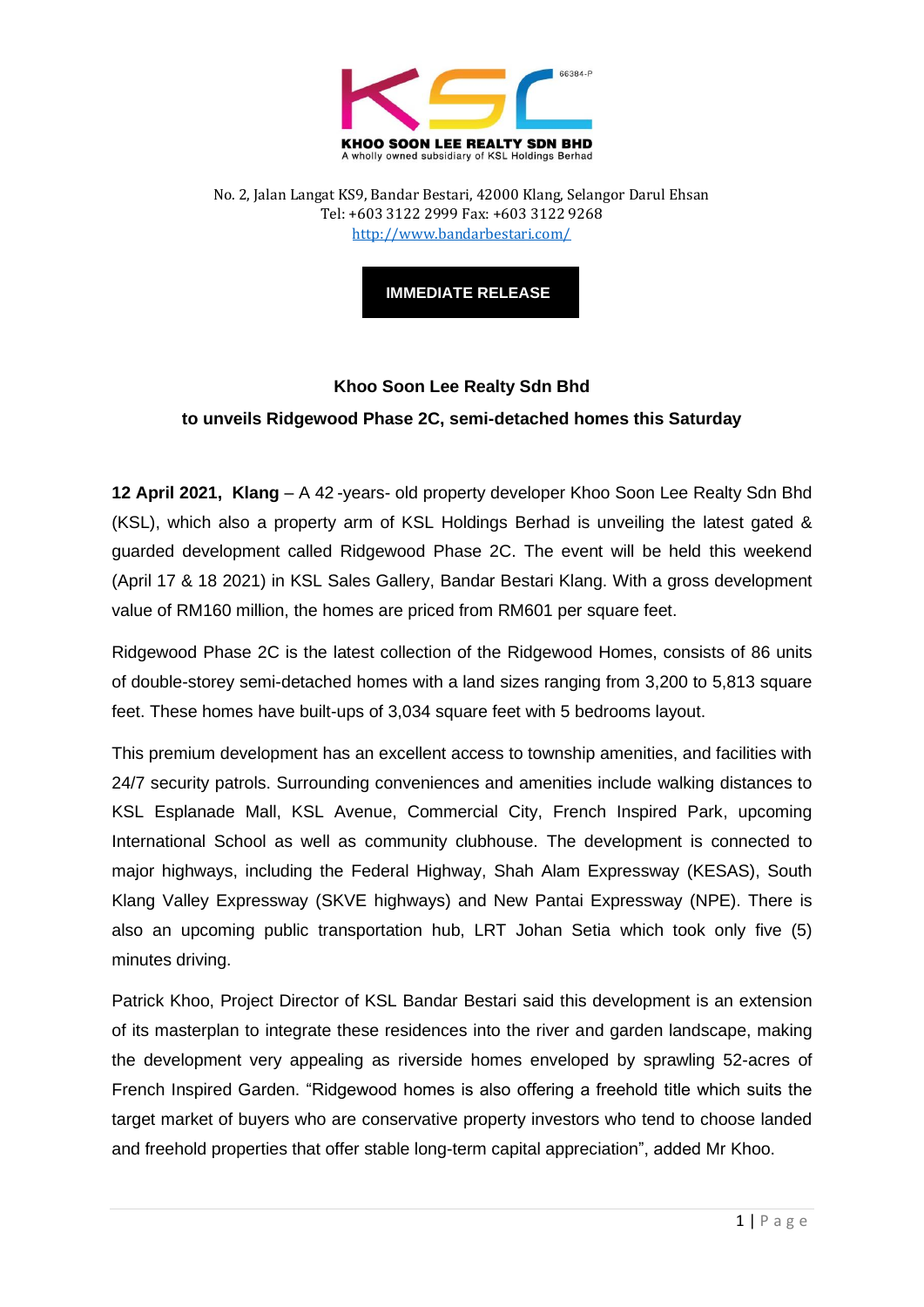He also revealed that, Ridgewood Phase 2A & 2B has achieved more than 98% take-up rate since it's launched which proved that the unique concept and exclusive design is well received in the market.

## **Fantastic Five Campaign – A Hero You Can trust**

Commemorating the group's anniversary, Khoo Soon Lee Realty Sdn Bhd launched its Fantastic Five Campaign featuring five products namely Ridgewood Phase 2C, Canary Garden 3-Storey Semi-Detached Home, Commercial City, Maple Residences Penthouse Units, as well as Maple Residences Retail Units. The campaign flagged off on 1st April and will run for 42-days to marks its 42 years of anniversary.

Under this campaign, buyers can book selected KSL Bandar Bestari participating project with as low as RM1,000 booking fees. On top of that, the developer also crafted a personalized package for all the featured products where buyers will definitely be looking forward to enjoy maximum savings. Other highlights of the campaign including fully furnished incentive for selected property, free memorandum of transfer, free legal fees & disbursement fees on the sale and purchase agreement, and many more.

"One of our successful stories in this very long journey, is to witness most of our development has grown into a thriving and dynamic community, with a special place in the hearts of many people" said Patrick Khoo ended the interview.

> For more information please contact: **ANIS FARIHEEN (SENIOR PR EXECUTIVE) – 017 3561046** Khoo Soon Lee Realty Sdn Bhd (A wholly owned subsidiary of KSL Holdings Berhad) Office: 03 3122 2999 Emel: [klangkslpr@gmail.com](mailto:klangkslpr@gmail.com)